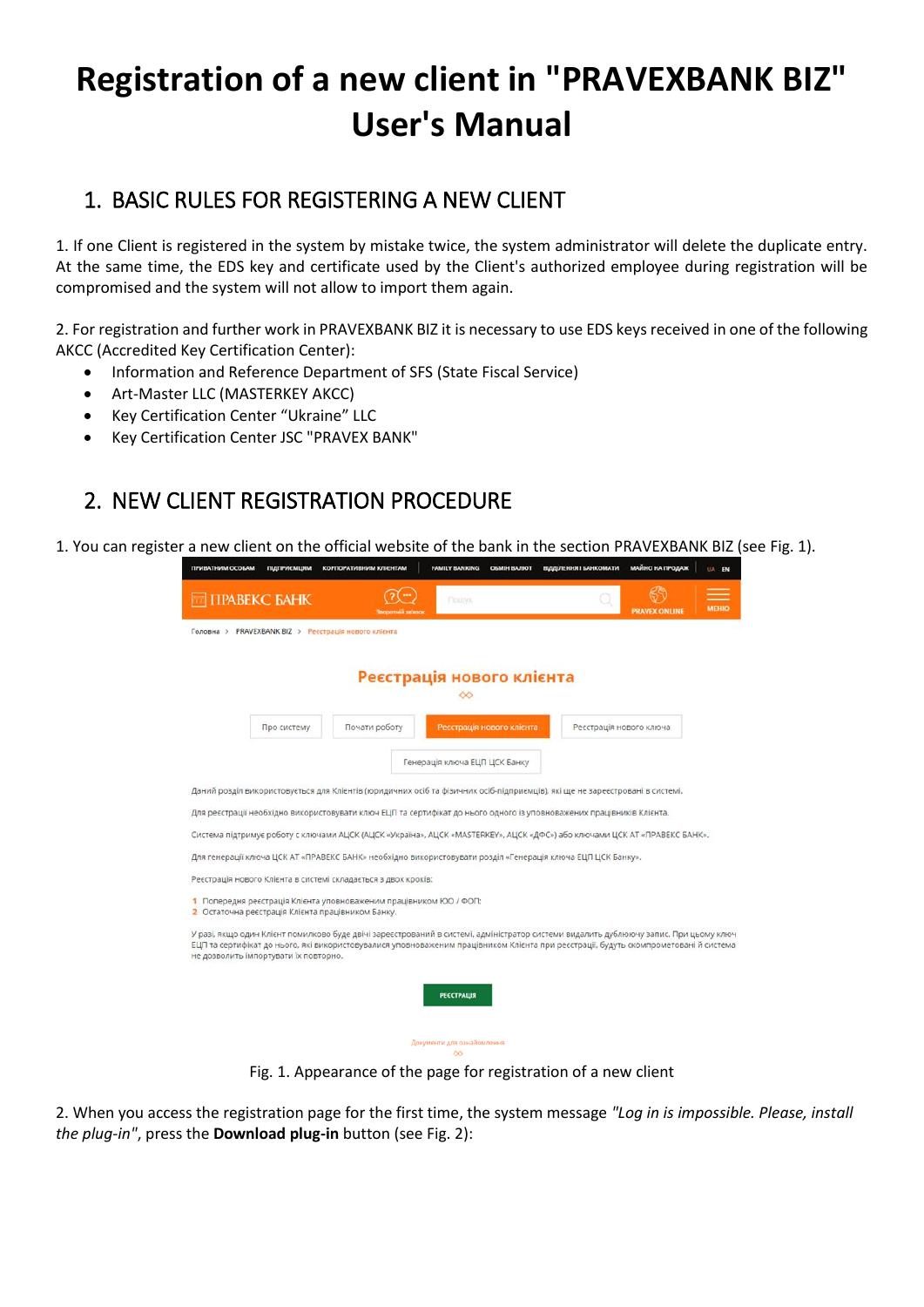

Fig. 2. System message

By default, the plug-in will be installed on drive C: (see Fig. 3):

| $\left(\bigoplus\right)$ → $\uparrow$ $\uparrow$ $\downarrow$ → Этот компьютер → Загрузки →                                      |           |                  |            |           |  |  |  |
|----------------------------------------------------------------------------------------------------------------------------------|-----------|------------------|------------|-----------|--|--|--|
| ⊿ У Избранное                                                                                                                    | Имя       | Дата изменения   | Iип        | Размер    |  |  |  |
| <b>В</b> Загрузки<br>$\label{eq:1} \mathcal{L}(\mathcal{C}(\mathcal{C}^{\mathcal{C}})) = \mathcal{L}(\mathcal{C}^{\mathcal{C}})$ | websigner | 09.09.2020 17:26 | Приложение | 12 665 KB |  |  |  |
| Fig. 3. Downloading the application to the user's computer                                                                       |           |                  |            |           |  |  |  |

Then double-click the left mouse button to start the application (see Fig. 4):

|                                              |                                                                                                                                                                          | Открыть файл - предупреждение системы безопасности |  |  |  |
|----------------------------------------------|--------------------------------------------------------------------------------------------------------------------------------------------------------------------------|----------------------------------------------------|--|--|--|
| Запустить этот файл?                         |                                                                                                                                                                          |                                                    |  |  |  |
|                                              | Имя:                                                                                                                                                                     | C:\Users\Compaq\Downloads\websigner-setup.exe      |  |  |  |
|                                              | Издатель:                                                                                                                                                                | <b>Limited Liability Company «BIFIT Service»</b>   |  |  |  |
|                                              | Тип:                                                                                                                                                                     | Приложение                                         |  |  |  |
|                                              |                                                                                                                                                                          | Ms: C:\Users\Compaq\Downloads\websigner-setup.exe  |  |  |  |
|                                              |                                                                                                                                                                          | Запустить<br>Отмена                                |  |  |  |
| V Всегда спрашивать при открытии этого файла |                                                                                                                                                                          |                                                    |  |  |  |
|                                              | Файлы из Интернета могут быть полезны, но этот тип файла<br>может повредить компьютер. Запускайте только программы,<br>полученные от доверяемого издателя. Факторы риска |                                                    |  |  |  |

Fig. 4. Launching the application

Next, select the installation language (see Fig. 5):



Fig. 5. Selecting the installation language

Press the **Install** button (see Fig. 6)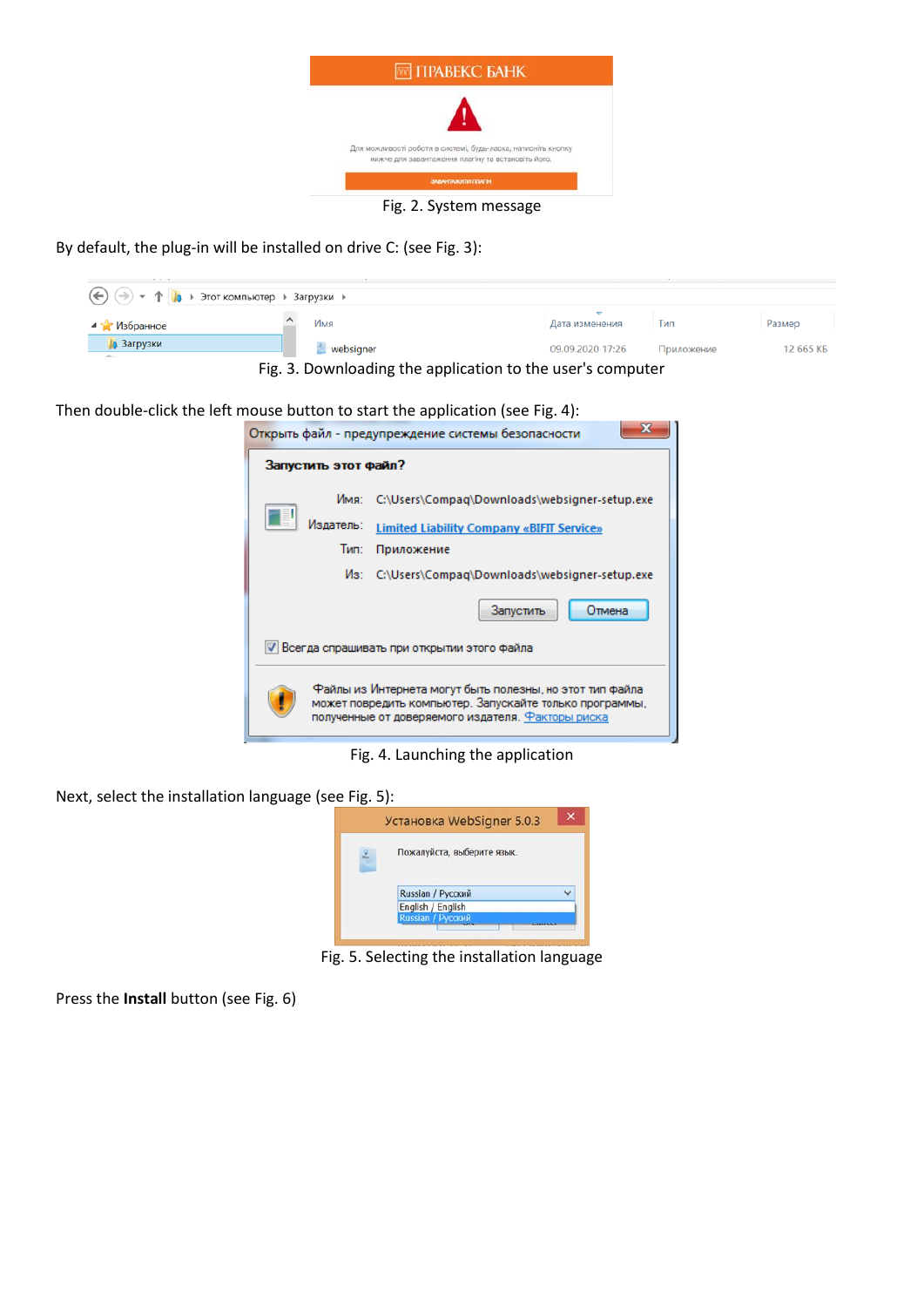

Fig. 6. Plug-in Installation Wizard window

When the installation is complete, click **Done** (see Fig. 7):



Fig. 7. Completing the plug-in installation wizard

After installing the WebSinger plug-in, you will be taken to the new client registration page.

3. As a result, the pre-registration page of the new client will appear on the screen (see Fig. 8).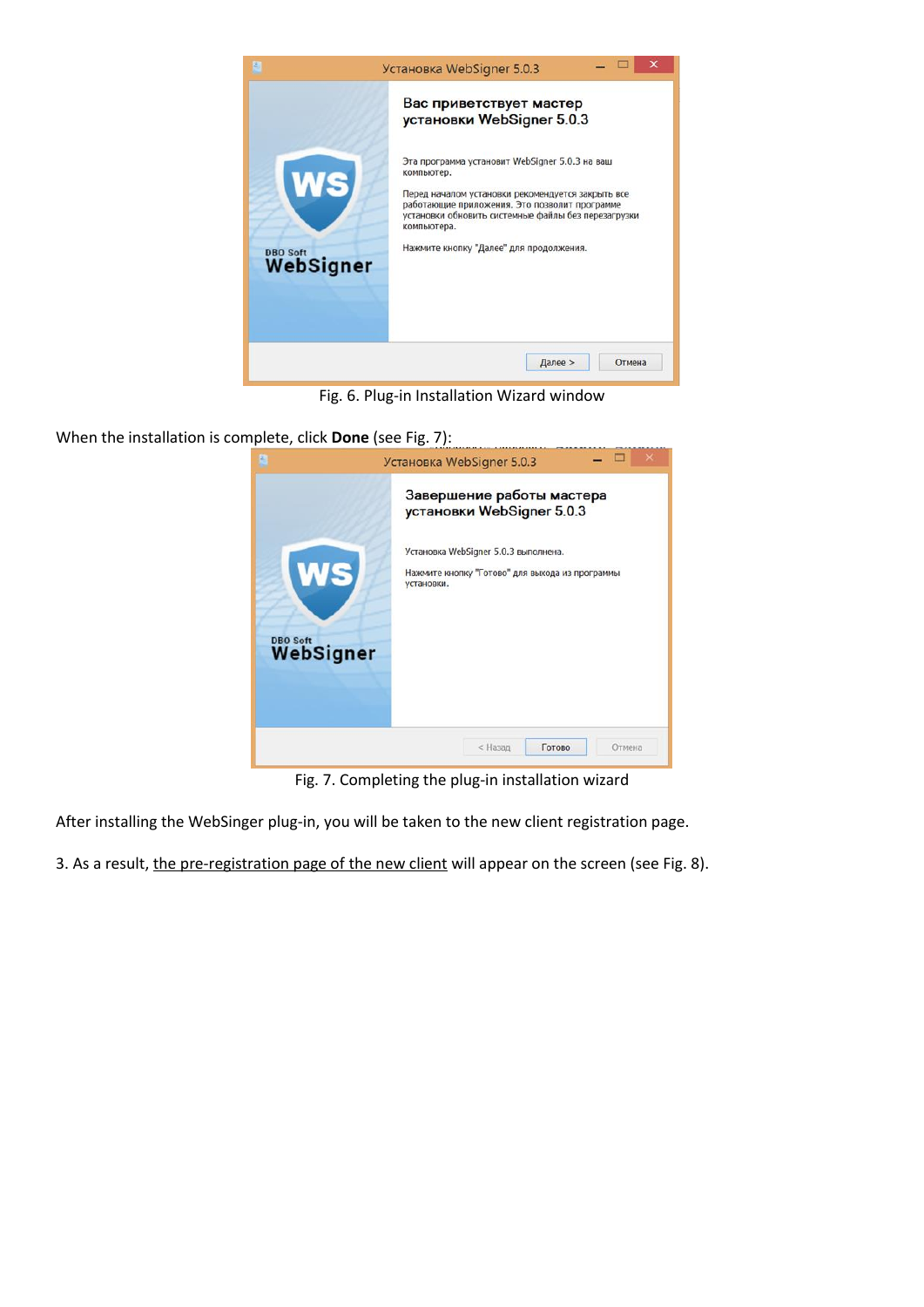| @ To the login page | New client registration                                      |  |  |  |  |  |
|---------------------|--------------------------------------------------------------|--|--|--|--|--|
|                     | Key and certificate                                          |  |  |  |  |  |
|                     | Key storage type                                             |  |  |  |  |  |
|                     | File on disk<br>٠                                            |  |  |  |  |  |
|                     | Drag key and certificate files here<br>or click on this area |  |  |  |  |  |
|                     | Organization extra info                                      |  |  |  |  |  |
|                     | Brief name in Ukrainian                                      |  |  |  |  |  |
|                     |                                                              |  |  |  |  |  |
|                     | Name in English                                              |  |  |  |  |  |
|                     | optionally                                                   |  |  |  |  |  |
|                     | Address in English                                           |  |  |  |  |  |
|                     | city (optional)                                              |  |  |  |  |  |
|                     | address (optional)                                           |  |  |  |  |  |
|                     | Responsible person                                           |  |  |  |  |  |
|                     |                                                              |  |  |  |  |  |
|                     | Telephone<br>Fax                                             |  |  |  |  |  |
|                     | optionally                                                   |  |  |  |  |  |
|                     | Lock word<br>E-mail                                          |  |  |  |  |  |
|                     | optionally<br>for voice authentication of the<br>customer    |  |  |  |  |  |
|                     | Bank account<br>Currency                                     |  |  |  |  |  |
|                     | <b>UAH</b><br>optionally<br>٠                                |  |  |  |  |  |
|                     | MFO<br>Bank name<br>٠                                        |  |  |  |  |  |
|                     | Number of groups of signatures under documents<br>$1 - n$    |  |  |  |  |  |

Fig. 8. New client pre-registration page

To pre-register a new client, the following steps should be performed:

**E** PR

1. In the **Key and certificate** block specify the information about EDS key and certificate depending on the storage type:

• If the EDS key is in the file:

(a) Select the storage type "File on disk".

(b) Select the key and certificate storage files in one of the ways:

–Left-click on the selected drag area and select files in the dialog box that opens.

–Drag and drop files from the operating system explorer window to the selected drag and drop area.

#### *Attention! Both files can be selected simultaneously or separately.*

If the selected files have the correct structure, then instead of the drag and drop area, the **Key to enter the password to the storage** and **Certificate** with the information loaded from the certificate are displayed (see Fig. 9).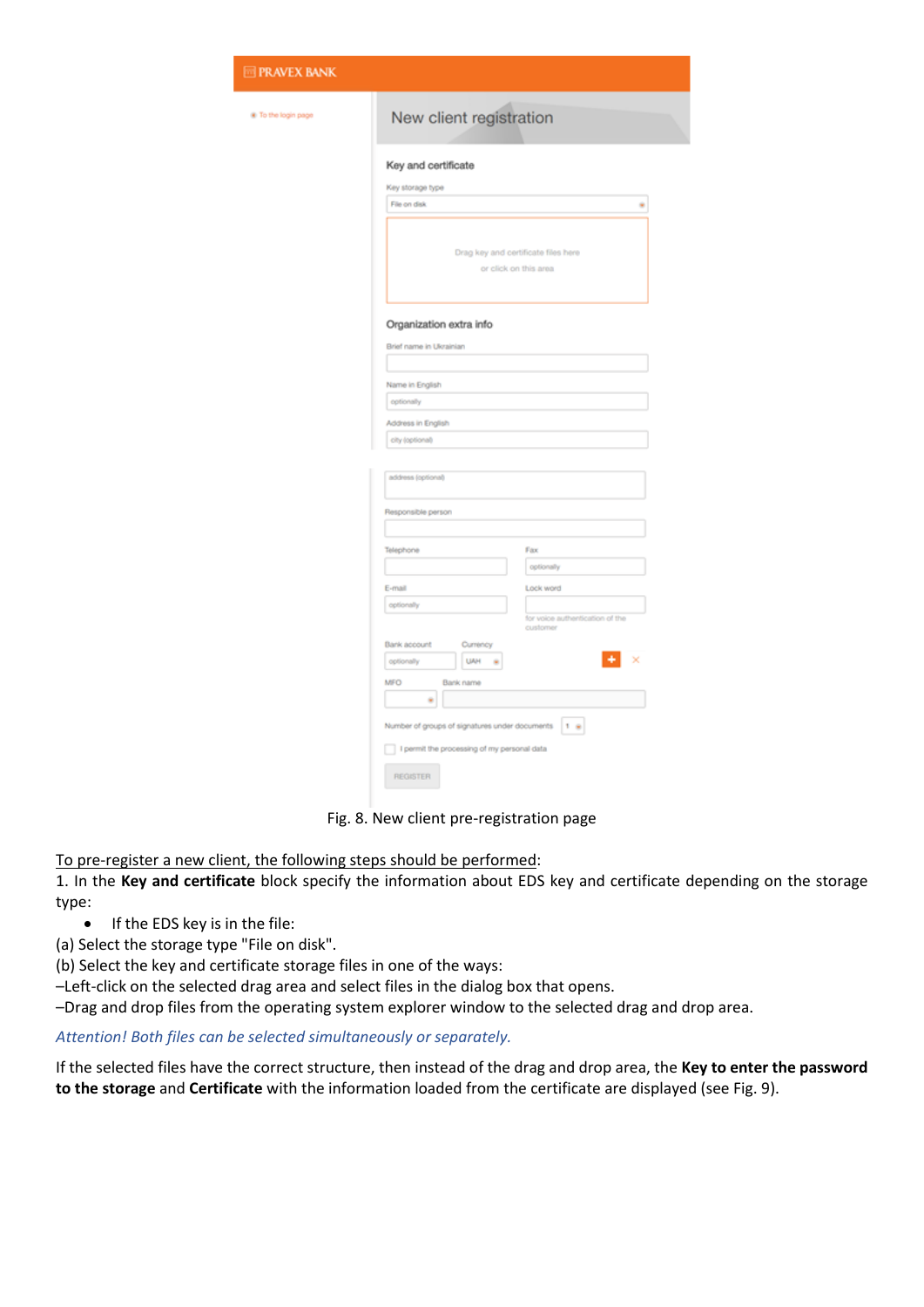| <b>&lt;люч и сертификат</b>         |                                                                   |   |  |  |  |
|-------------------------------------|-------------------------------------------------------------------|---|--|--|--|
| ип хранилища ключа                  |                                                                   |   |  |  |  |
| Файл на диске                       |                                                                   |   |  |  |  |
|                                     | K/IHO4 + 14360920 2341919351 SS180303105022.ZS2                   | × |  |  |  |
| Пароль к файловому хранилищу ключей |                                                                   |   |  |  |  |
|                                     | EN<br>OK                                                          |   |  |  |  |
| Наименование ключа                  |                                                                   |   |  |  |  |
| Key                                 |                                                                   |   |  |  |  |
| СЕРТИФИКАТ · cert14890515.crt       |                                                                   |   |  |  |  |
| Серийный номер                      | 30 85 d3 06 00 00 00 00 00 00 00 00 00 00 00 00<br>00 00 00 00 01 |   |  |  |  |
| Издатель                            | АЦСК ТОВ "Центр сертифікації ключів<br>"Україна"                  |   |  |  |  |
| Использование<br>ключа              | Цифровая подпись, Неотрекаемость                                  |   |  |  |  |
|                                     | Данные владельца                                                  |   |  |  |  |
| Организация                         | ПАТ КОМЕРЦІЙНИЙ БАНК "ПРАВЕКС-БАНК"                               |   |  |  |  |
| <b>ELBUON</b>                       | 14360920                                                          |   |  |  |  |
| Страна                              | LIA.                                                              |   |  |  |  |
| Область                             |                                                                   |   |  |  |  |
| Нас. пункт                          | місто КИЇВ                                                        |   |  |  |  |
| Почтовый адрес                      | 01021, Кловський узвіз, буд. 9/2                                  |   |  |  |  |
| Подразделение                       |                                                                   |   |  |  |  |

Fig. 9. Key and certificate after selecting the key storage and certificate files

In order to select a key storage file or a certificate again, press the **"X"** button in the corresponding block. As a result, a drag and drop area will appear instead of fields to select the file.

(c) Specify a password for the EDS key depending on the file storage type:

–If the password is set for the file storage, enter the password in the field **Password to the keys storage file** and press **OK**.

The **Key name** field will be automatically filled in with the name of the EDS key in the storage. If the storage contains several EDS keys, then the **Key name** field will become a drop-down list for selecting the EDS key, otherwise - the Key name field will be unavailable for change.

–If the password is set for each EDS key in the storage, select the necessary EDS key from the list in the **Key name** field and enter the password for the key in the **Password** field. If there is only one EDS key in the storage, the **Key name** field is automatically filled in and cannot be changed.

If the EDS key is on a USB Flash drive (first connect the USB Flash drive to your PC):

(a) Select the desired EDS key (if there is more than one EDS key on the USB Flash drive).

(b) Select a certificate file, if it is in a separate file, by one of the following ways:

–Left-click on the selected drag and drop area in the **Certificate** box and select the file in the dialog box that opens.

–Drag and drop the file from the operating system explorer window to the selected drag and drop area in the **Certificate** box.

In order to select the certificate file again, press the **"X"** button in the **Certificate** block. As a result, a drag and drop area will appear instead of the information downloaded from the certificate to select the file.

If the EDS key is on a USB token (first connect the USB token to your PC):

(a) Select the storage type "Hardware device". The **Key** block with fields for entering the password and selecting the EDS key will appear, as well as the **Certificate** block with the highlighted drag and drop area.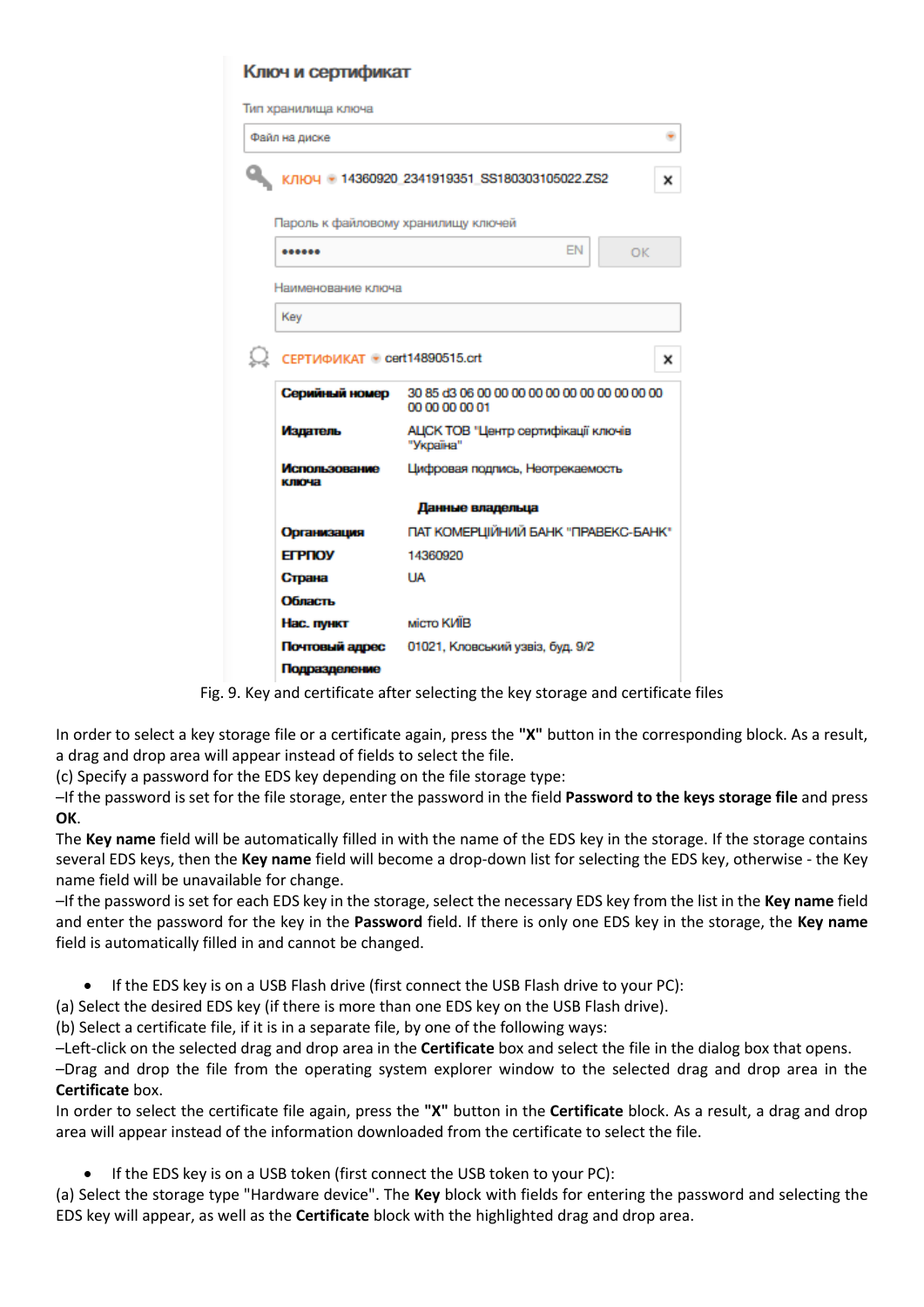(b) If more than one USB token is connected to the PC, select the desired device from the list. If the desired USB token is not in the list, press the **Update** button.

*Attention! The USB token may not be listed if it is used by another application. To display it, close all applications that use the device.*

(c) Enter the password for the device and click **OK**.

*Attention! If you enter an incorrect password for the device more than 3 times in a row, the USB token may be blocked. Depending on the device type, it may be possible to unlock the device with an unlock code.*

(d) Select the desired EDS key (if there is more than one EDS key on the USB token).

(e) Select a certificate file, if it is in a separate file, by one of the following methods:

–Left-click on the selected drag and drop area in the **Certificate** box and select the file in the dialog box that opens.

–Drag and drop the file from the operating system explorer window to the selected drag and drop area in the **Certificate** box.

If the certificate of the selected EDS key is stored on a USB token, it is automatically loaded when the EDS key is selected and displayed in the **Certificate** box.

In order to select the certificate file again, press the **"X"** button in the **Certificate** block. As a result, a drag and drop area will appear instead of the information downloaded from the certificate to select the file.

2. In the box **Additional information about organization**, fill in the information about the organization. At the same time, the **Abbreviated name** in the Ukrainian language field is automatically filled in with the value formed on the basis of the information downloaded from the certificate.

## *Important! For clients who have current accounts in foreign currency, the fields "Name in English" and "Address in English" are mandatory.*

3. In the **Bank Account** block, if necessary, specify the existing accounts of the client. To do this, perform the following actions:

- Select the MFO code from the list of available MFOs. The name of the bank will be automatically filled in from the MFO directory according to the selected code.
- Enter the account number opened in the selected MFO.
- Select the account currency.

Clicking on the **"+"** button adds a field to the page to fill in the information about the next client's account. Herewith, the MFO code and the name of the bank of each subsequent account is automatically filled in with the corresponding information from the previous account and is available for change.

4. Select the number of default signature groups for the bank to accept the document for consideration.

All the employees of the organization that have the signature rights are distributed by the groups of signature rights. As a rule, the director and his deputies have the right of first signature and, accordingly, belong to the first group. As a rule, the chief accountant and his deputies have the right of second signature and belong to the second group. The minimum number of electronic signature groups is one. The maximum number of signature groups is eight. As a rule, two signature groups are established – the director and the chief accountant.

### 5. Check the checkbox **I authorize the processing of my personal data**.

6. Click the **Register** button to check the EDS key with the certificate and complete the pre-registration of the client. After successful pre-registration of the client, a message with further instructions will appear on the screen, as well as the identifier assigned to the EDS key in the PRAVEXBANK BIZ system (see Fig. 10).



Проверка сертификата и ключа ЭЦП прошла успешно!

Для завершения регистрации обратитесь в отделение Банка подтвержданощими документами, записав идентификатор ключа 1518430370236735

#### Fig. 10. Information message about successful pre-registration